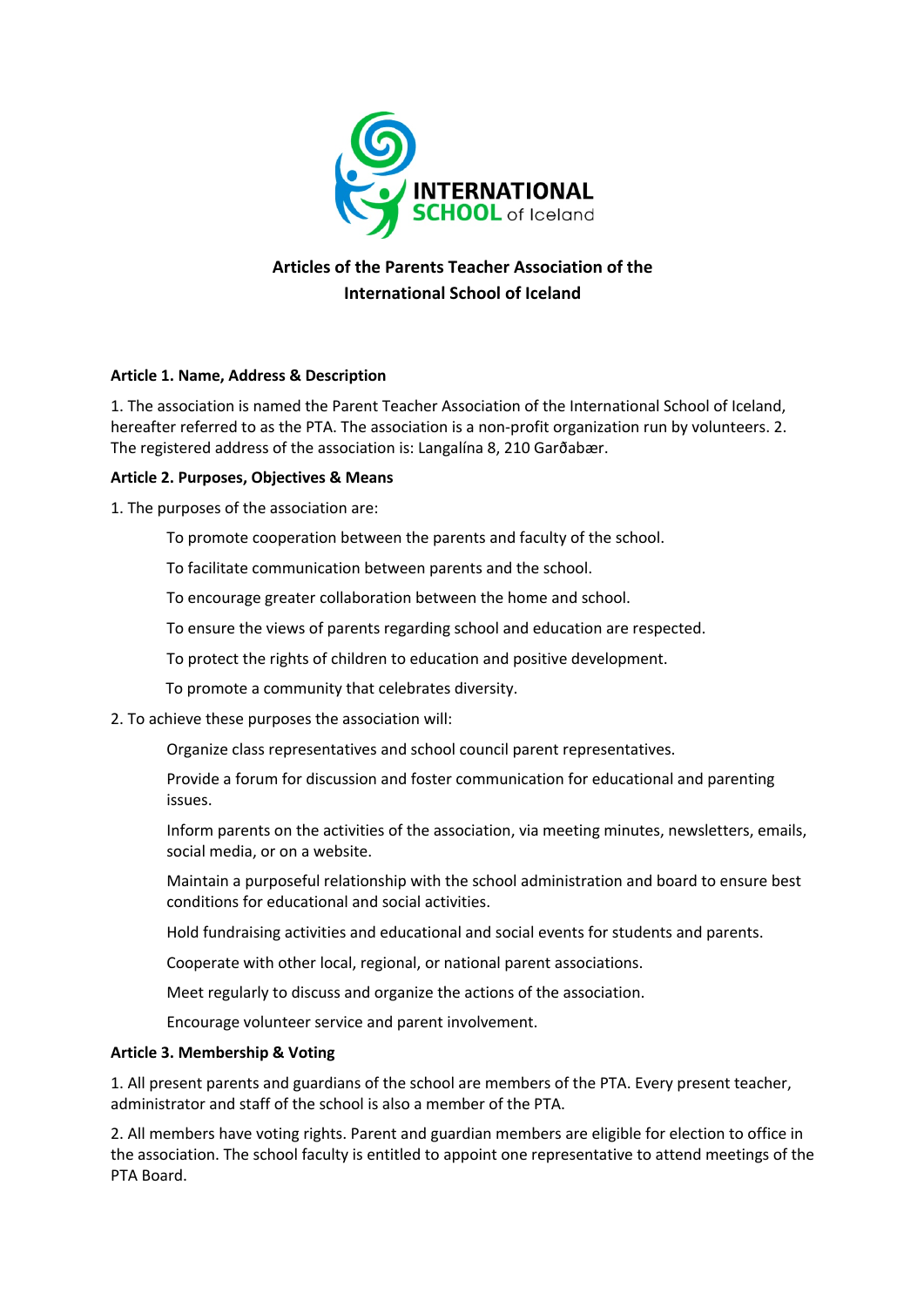3. The Executive Board may decide to establish membership dues. The fee will be presented at a General Meeting and collected yearly.

#### **Article 4. Officers & Elections**

1. The Executive Board of the association consists at least 4 and of up to ten officers and members: Chairperson, Vice-Chairperson, Secretary, Treasurer, members, and one Teacher Representative. Officer positions can be shared.

Chairperson: The office of the Chairperson may be held by one person, or jointly by two people. The Chairperson is the leader and key contact person of the PTA, prepares the agenda for meetings, calls and presides over all PTA meetings, and coordinates the work of officers and committees in order to meet PTA's objectives.

Vice-Chairperson: The Vice-Chairperson assists the Chairperson in all executive duties, assumes the duties in the absence of the Chairperson, and fills in as the Chairperson should the office become vacant. The Vice-Chairperson shall coordinate the class representatives and is the main point of contact with class representatives.

Secretary: The Secretary keeps all records of the association, takes and records minutes, may prepare the agenda, maintains the archives of the PTA, and distributes minutes of PTA meetings to board and attending members within a week of the meeting. The secretary is responsible for updating PTA website and PTA literature as required.

Treasurer: The Treasurer keeps financial accounts of the PTA, collects membership dues, pays out funds with approval from the Executive Board, presents financial reports at the monthly PTA meetings, and prepares accounts for yearly audit. At the General Meeting, the Treasurer presents an annual financial report and a projected budget for the coming year.

Teacher Representative: The Teacher Representative may attend PTA meetings as appropriate and acts as a liaison between the faculty and PTA representatives.

2. PTA members shall elect officers at the General Meeting: Chairperson, Vice-Chairperson, Secretary, and Treasurer. However, should no one choose to take the Vice-Chairperson or Secretary position yet choose instead to volunteer to be on the board, the PTA board may elect to share the responsibility or determine it at a later date. The Teacher Representative shall be appointed by the school administration. Offices are elected for a two-year term, where three officers are elected in one year and two officers in alternate years.

3. Due consideration shall be given to create a diverse committee reflective of the school, including representation from Bilingual and English streams, and primary and secondary ages.

4. If there is a vacancy in the office of the Chairperson, the Vice-Chairperson will become the Chairperson. The Executive Board shall fill any vacancies during the year; the position will then become vacant at the next General Meeting.

5. Officers can be removed from office with or without cause by a two-thirds vote of those present at a regular meeting where due notice has been given.

## **Article 5. Executive Board**

1. The Executive Board shall meet monthly during the school year, or at the discretion of the Chairperson.

2. The Executive Board will hold the PTA annual general meeting in September each year. The Executive Board will coordinate with the Headmaster to choose a date, and announce the meeting with an agenda at least one week in advance. The general meeting is valid if announced with due notice. The meeting may include but is not limited to the following agenda items: